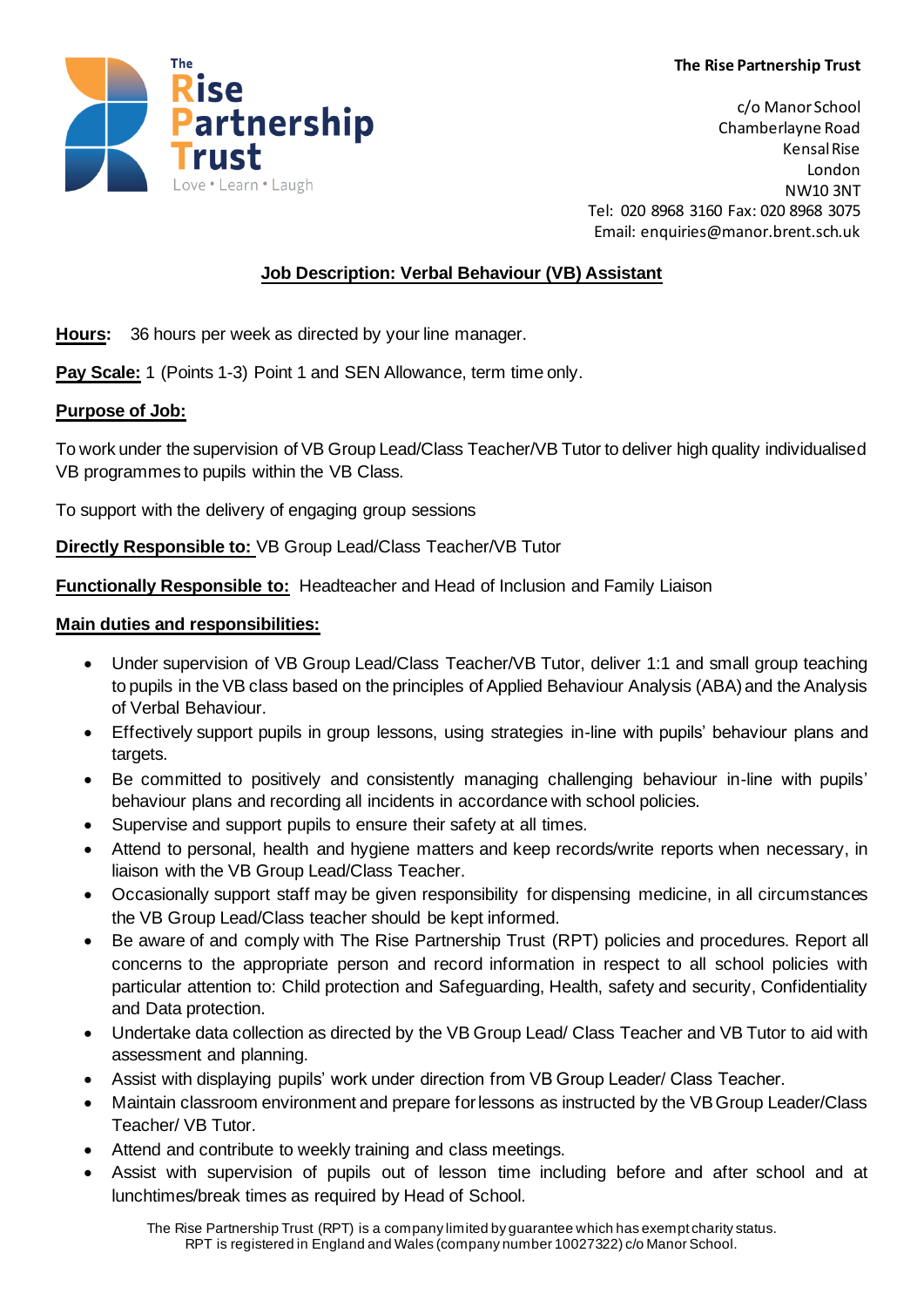#### **The Rise Partnership Trust**



c/o Manor School Chamberlayne Road Kensal Rise London NW10 3NT Tel: 020 8968 3160 Fax: 020 8968 3075 Email: enquiries@manor.brent.sch.uk

• Accompany children on trips or community outings when appropriate.

## **Verbal Behaviour:**

- Deliver excellent Intensive Table Teaching (ITT) and Natural Environment Teaching (NET) sessions in line with competency framework.
- Undertake data collection in all ITT and NET sessions.
- Be committed to continued professional development (CPD) in the area of Verbal Behaviour.

## **Parent and Family:**

- Communicate positively with parents.
- Work positively with the Family Liaison Officer.

## **Personal Qualities:**

- Be committed to listening to and reflecting on feedback in order to develop your professional practice.
- Be committed to developing skills in relation to VB competency framework, Team-Teach strategies and CPD opportunities offered by RPT.
- Act as a professional positive role model within class and in the school environment to promote positive behaviour to pupils and other staff members at all times.
- Have knowledge of Alternative and Augmentative Communication (AAC) methods including Makaton signing and Picture Exchange Communication System (PECS).
- Work effectively as part of a team through excellent communication, taking initiative and providing support to colleagues when needed.

#### **Other:**

- Promote the RPT vision and values at all times.
- Adhere to RPT Code of Conduct at all times.
- Help to create and foster a positive team spirit.
- Ensure confidentiality.

## **RPT will:**

- Deliver on-going training in the area of VB for all applicants
- Deliver on-going in-house training through regular observations and overlaps with Head of Inclusion and Family Liaison, Inclusion Practitioner, Speech and Language Therapists and Occupational Therapists.

This job description details responsibilities but is not prescriptive and does not direct any particular priorities or amount of time to be spent carrying out the duties. It is not necessarily a comprehensive definition of the post, and the post holder may be required to undertake other duties and responsibilities commensurate with the grade and scope of the post. This job description may be subject to amendment, to meet the changing needs of the school, following appropriate consultation.